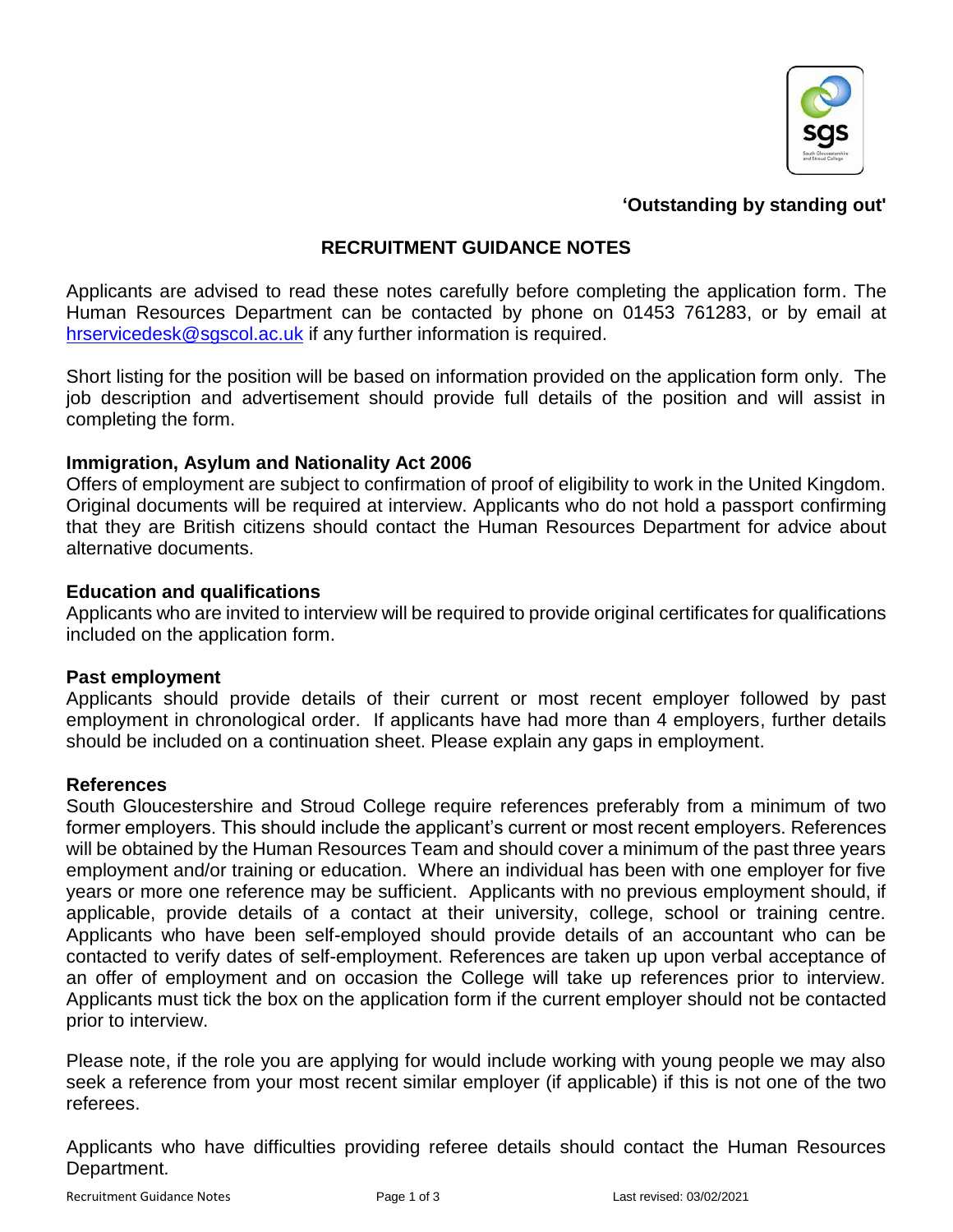## **Personal statement**

This information is the most important part of the form for short listing.

The advertisement, job description and person specification detail the qualifications and experience that are required for the position and applicants should use this space to demonstrate how they meet those requirements. Applicants may wish to include details of any paid or unpaid experience, hobbies or other interests which could support their application.

## **Disability Confident scheme**

As part of the 'Positive about Disabled People' commitment, South Gloucestershire and Stroud College guarantees an interview to applicants who meet the minimum short listing criteria and consider themselves to be disabled according to the Equality Act 2010 definition of disability which is generally defined as *'someone who has a mental or physical impairment that has a substantial and long-term adverse effect on the person's ability to carry out normal day-to-day activities'.*

If you would like your application to be considered under the Disability Confident Interview Scheme, please indicate this on the application form.

## **Closing date**

The closing date for applications is advised in the advertisement. Applicants should contact the Human Resources Department if difficulties arise in submitting their application by the closing date.

#### **Interviews**

Applicants who are selected for interview will be informed by email within 3 weeks of the closing date. Applicants for lecturing positions may be required to carry out a 'Micro teach' and/or presentation and details will be included with the interview invitation. Testing may form part of the interview process for other positions and details will be included with the interview invitation.

Please note, the College is unable to pay interview expenses incurred by applicants for travel to and from the College, or for hotel accommodation or subsistence.

### **Feedback for unsuccessful applicants**

All applicants are invited to apply for feedback on their application by contacting the Human Resources Department [hrservicedesk@sgscol.ac.uk.](mailto:hrservicedesk@sgscol.ac.uk) South Gloucestershire & Stroud College makes every effort to ensure that each stage of the recruitment process is fair, clearly set out and non-discriminatory. Applicants who consider that the process was not conducted correctly should submit full details of the complaint in writing to the Head of Human Resources, to enable an investigation to be carried out. Complaints must be received within 6 weeks of the closing date for those not shortlisted for interview and 2 weeks following confirmation of non-appointment for those interviewed.

### **The GDPR and the Data Protection Act 2018**

All of the information supplied with this application form will be processed in accordance with the above regulation. The information provided will be used for the sole purpose of appointing to the specified position. A paper / electronic copy of submitted information may be kept on file for a period of up to one year in a secured environment after which it will be destroyed in a confidential manner. Please indicate on the form if you do not wish your information to be retained.